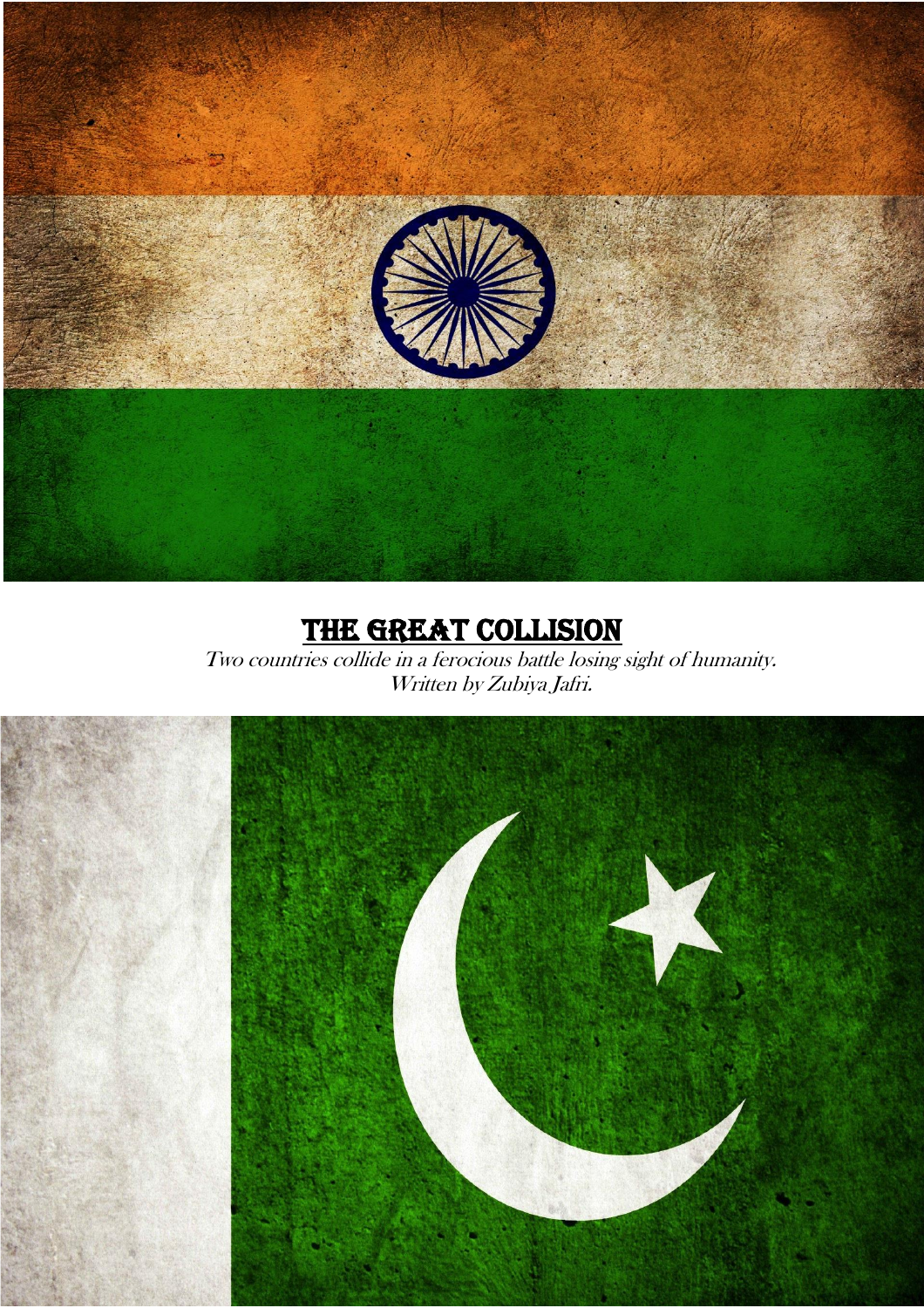## **Contents:**

**Chapter I Chapter II Chapter III Chapter IV Chapter V**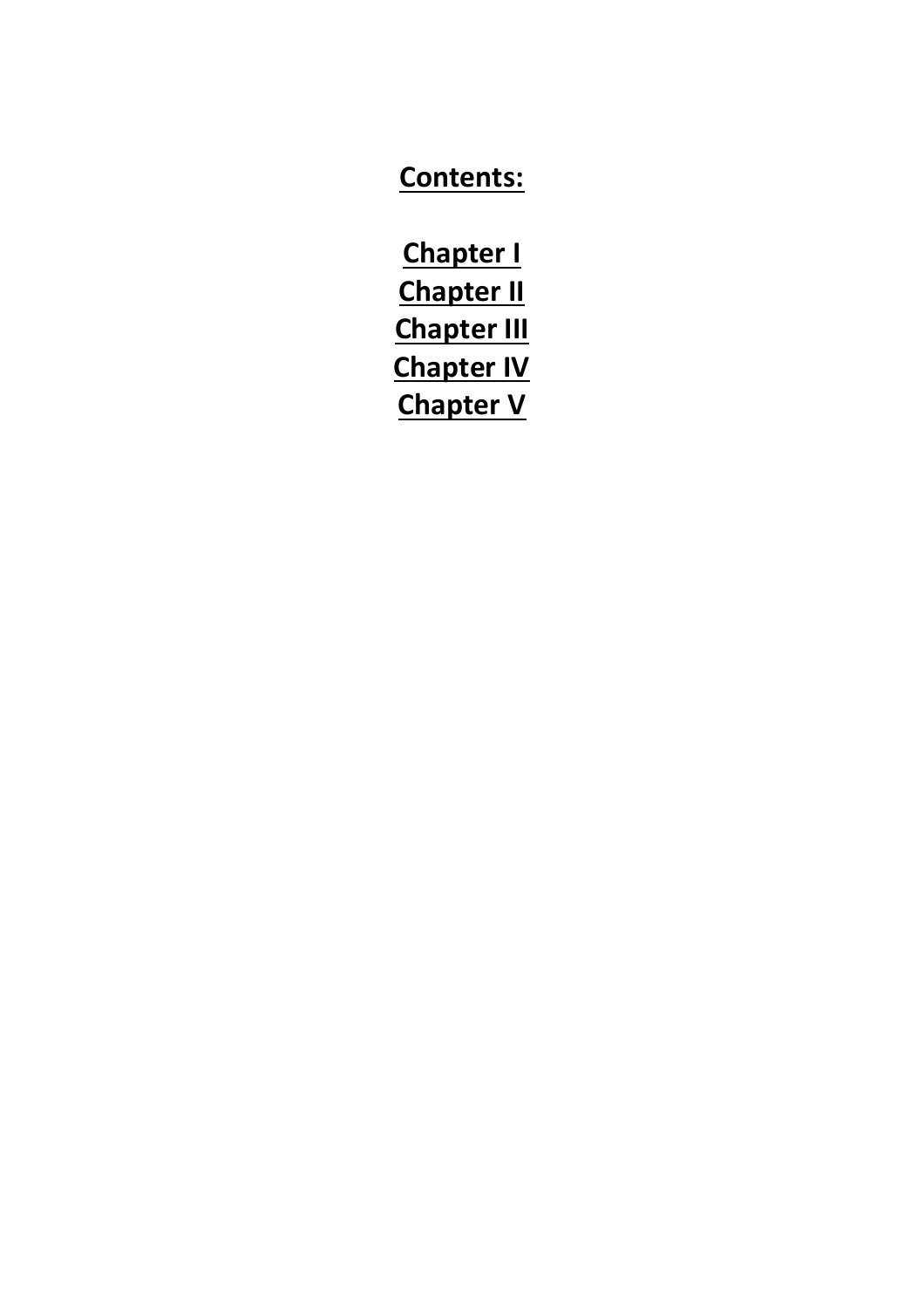### **Chapter I**

1947. A year of great joy yet a year of great murder. At last the British colonial rulers descended from their great thrones in India and took off; knowing the consequences; Knowing the tensions. Knowing the blood which was to paint this land. Little did they know that 1 million people were to die or that this was to be far worse than what they had predicted; worse than they had ever seen; more horrifying than a mass genocide. Perhaps that's why they left; maybe they couldn't take it anymore: the blood, the stench of death conquering all aromatic scents and thoughts of green fields, that savage look of fear. So, I thought. They'd just stepped out from a war zone; their resources stripped away from them. But who knew that what was to follow would build up to a civil war: an ocean, a sea, a pool of blood, of bodies, of tears.

\*\*\*\*\*\*\*\*\*\*\*\*\*\*\*\*

India was slowly nearing the grips of a long summer; I was sitting under a tree saving myself from the sun which never swayed from its position nor lightened its intense glare of heat. Beads of sweat gave birth to trails of sweat which crowded my face, giving way to my growing agitation. The gruelling hours along with the stubborn sun seemed to tease and play with the growing anger within me. My *kurti<sup>1</sup>* was being covered with my sweat as the hours and minutes passed by with monotony. The only entertainment which gave me somewhat joy was my book, which seemed to supress the boredom that carried its saggy body everywhere, and to everyone, snatching away what little joy they carried on this day of intense, smothering heat.

"*Api2*, *Api*…" from the distance my younger brother came running out. His hair clinging to his forehead as he called out for me, "*Api*!" he momentarily stopped catching his breath and then continued, "*jaledi under ayaye*… *wo radio kuper Kuch news arahai.* Come quick. Some news is on the radio."

"What news, *chotu3*."

"Wo… *kuch India kah bareh me bolerahai*."

"Husain. Telling me that they are talking about India isn't important. We live in India, *pagal4*," I laughed at his so-called 'urgent' news.

"*Api*," but then Husain's voice fell to a sudden whisper, "they're talking about a partition." Now he had my attention.

June 1947. It was finalized. The viceroy of India had decided on a divide before they left, a hasty transfer of power from the hands of the British rulers to the Indian leaders of that time. Lord Mountbatten, the viceroy, announced that Britain had accepted that the country was to be divided through religious majorities (a Hindu majority India and a Muslim majority Pakistan). We, my family and I, sat in the living room thinking of what to say. I did not know what to think: was I to be happy or sad? Silence cast a long shadow in the room and soon the heat was no longer intense. Instead the air gripped everyone's collar with tension. I knew that each of our hearts were being strangled by the very thought of this partition. At the time I was oblivious to consequences of such a major decision though. I did not know what to expect; I guess I thought that life would go on as normal.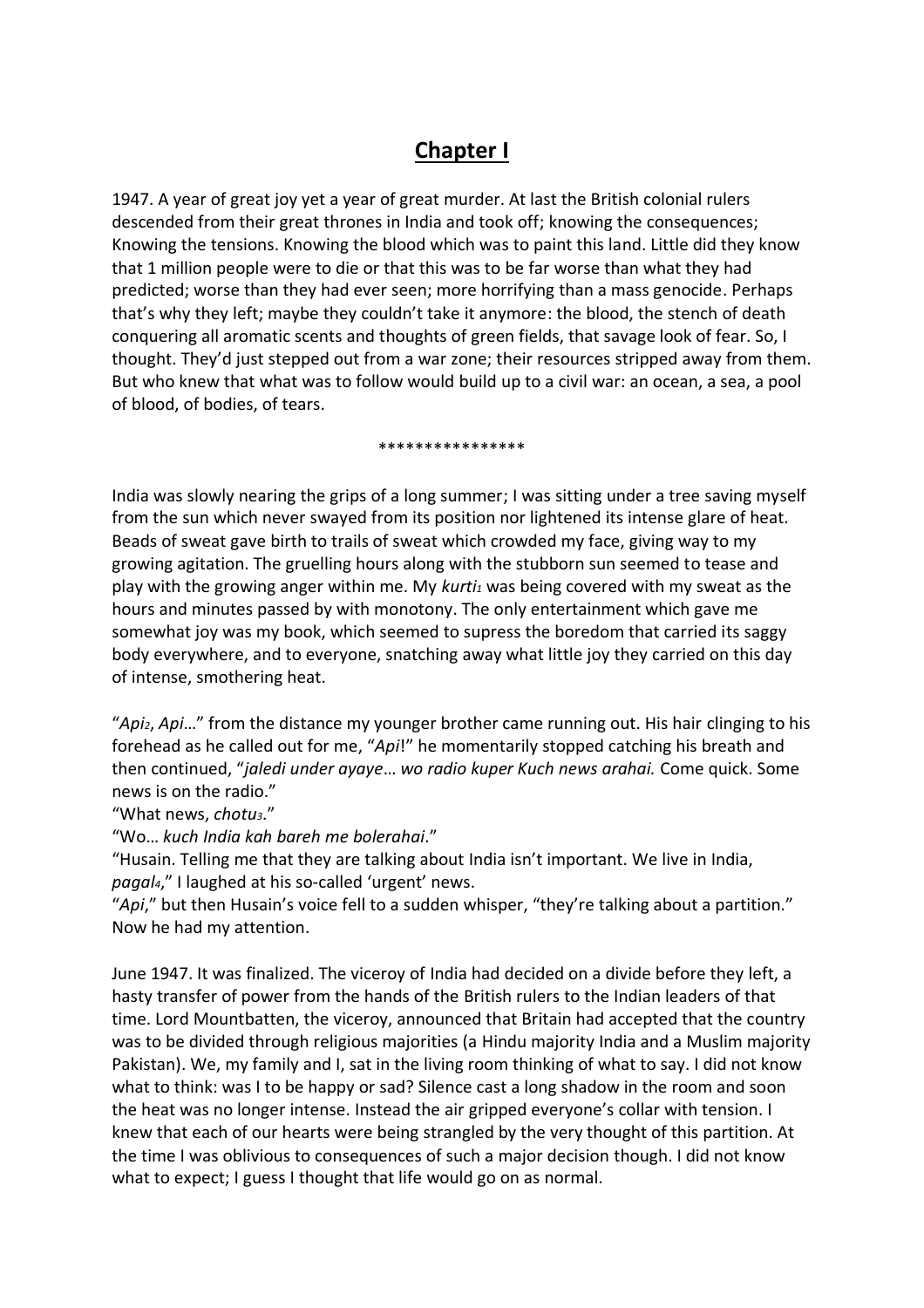"Mumma," I finally spoke.

"Abhe nayhe. Not now, Maha. Take your brother and sister. Go outside." She said all this with little to no eye contact, with little to no emotion in her voice. She handed me my 1 year-old sister.

"Come on, Husain." I left the room.

I still remember leaning against the door and hearing concerned murmuring. Now the adults were talking, and we were left with nothing but to think: why such secrecy? What were we missing out on?

## **Chapter II**

\*\*\*\*\*\*\*\*\*\*\*\*\*\*\*\*\*

We were nearing the doorstep of the start of September. Since the news an overwhelming amount of violence started. Outside the streets were being overtaken with shouting and angry voices. The moral grounds were ripped without a warning and the norms of civilisation were suspended; men were running with sickles, axes and swords killing and mutilating anyone from the opposite faith; there was no mercy, no second thought involved. Even neighbours turned their backs on one another, and a hidden fear swept across every house. We were all stunned and overwhelmed by this turn of events: the uncertainty of what may happen that September, at any second, any minute, any time, was eating away at our every thought.

That day, when my ear stroked the door, voices swarmed my ear. "We know we can't stay here," my dad tore the paper of silence down.

I could hear a gentle sob, my mum, "What are we to tell the kids."

"We tell them how it is." My uncle replied.

"How?" My aunt stepped in, "they are only kids."

"Worry about that later, Noor," I could imagine my grandad's serious face, with a tide of wrinkles, "We need to leave. We can't stay here; we all know that."

"*Api*," Husain popped out from the corner, looking at me with a blank expression. "Not now Husain."

He had a teddy in his hand which my cousin and I had made when we were younger. On that day we were in our house with the din of footsteps, of voices and of continuous rustling radiating from within. my cousins were running up and down the stairs and my aunt, *khala<sup>19</sup>* Noor was walking up telling them off. It was of course a period of festivity for us all as the year had finally touched Eid-Ul-Fitr, the end of Ramadan. The women were in the kitchen cooking food and I remember the scents of the meals cuddling the house. The aroma of *byrani*, of *salaan*, of *kheer* and so many more scents intermingling with one another. The men were still at the mosque: they had prayed Eid *salah<sup>5</sup>* and were probably saying salaam to everyone and greeting them. They had left the house wearing their Eid clothes; my Baba wore a plain white *kurta<sup>6</sup>* as he did everywhere which annoyed Mumma ever so much: "Why can't you buy yourself new *kurtas*," she'd say whilst she adjusted her *sari*. "What are you wearing?" my dad would say to her building up to his point.

"My favourite green *sari7*…. and jewellery"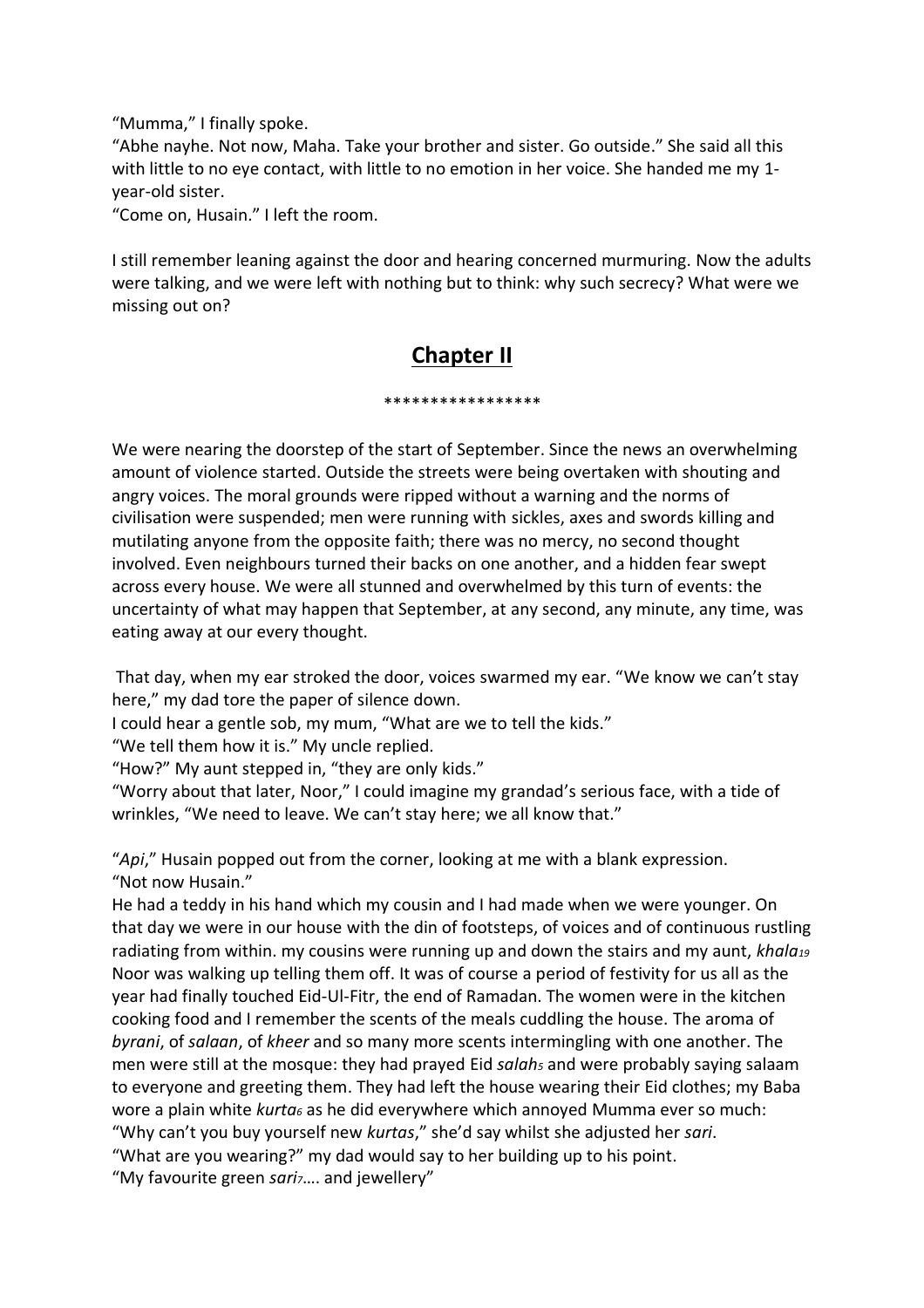"And how much did that cost?" My dad asked whilst he sat on the bed beside me putting on his *chappals8*.

"8… *acha9*, so this is how you're going to play huh."

My dad started laughing and I smiled.

He stood up, standing behind her with his hands behind his back. I could see something glistening in his hands. Mumma was in front of the mirror. She was putting on her earrings. "I can't buy myself new kurtas because then I wouldn't have time to…" his hands went in front of my mom revealing an expensive gold necklace, "buy my beautiful wife this," he put the necklace on her. It glistened with the growing energy of gaiety in the room. That day was a mix of a euphoria and bliss.

## **Chapter III**

\*\*\*\*\*\*\*\*\*\*\*\*\*

"Api," Husain's voice began to tremble, "What's happening?" His eyes began to glisten with tears like a porcelain doll.

"Husain," I walked over to him and knelt down so that I could wipe his tears, "Nothing is going to happen to us, I promise," I said reassuringly.

The voices in the room grew louder and I stared back still kneeling at the door, perplexed. Loud voices ran out of the room like a herd of sheep gone wild until a single, deep voice silenced them all like a shepherd herding his sheep. The door opened and my dad, frowning, came out and turned. He saw me and my brother and I stood up looking at his face. But it did not soften; he walked past us without a word. "Iqbal." Mumma came out and followed baba calling out his name.

"Husain go to Dilshad *bhai* and stay with him," I said.

"*Gi10, Api*." Husain walked away and I watched him go down the stairs.

I followed Mumma's voice making sure that I was not seen; when I reached my parents' room, I could see that baba was vexed, whilst Mumma was trying to calm him down. But my dad would not listen instead he continued to shout.

"*chupp11*, Pakeeza, enough." Baba was looking down with one hand on his hip. He looked up into Mumma's eyes and said through tears, "*Jaan12*, what are we going to do?" He sat on the bed and Mumma's tears started trailing down.

"Babu." From behind me, Husain ran into the room.

"Husain," I whispered through gritted teeth. Nevertheless, he ran to baba and threw his arms around his neck, nestling his face into baba's shoulder weeping gently.

"Maha." Baba gestured to me; I hadn't realised that I was still hiding behind the wall with my head poking out. I walked over slowly to him, hands placed together at the front and head lowered. As I approached him, my eyes became glassy with tears and I looked at him. his eyes too were sealed by water. His face was wet with tears and his black moustache slowly moved up as he tried to form a smile. He extended his arm and I fell into them crying on his shoulder. Mumma had her mouth covered silently weeping.

"Husain." Footsteps were heard down the corridor running. "Hussain." From the corner swung our oldest cousin Zakir. He stopped with his heavy breath. We all looked up and baba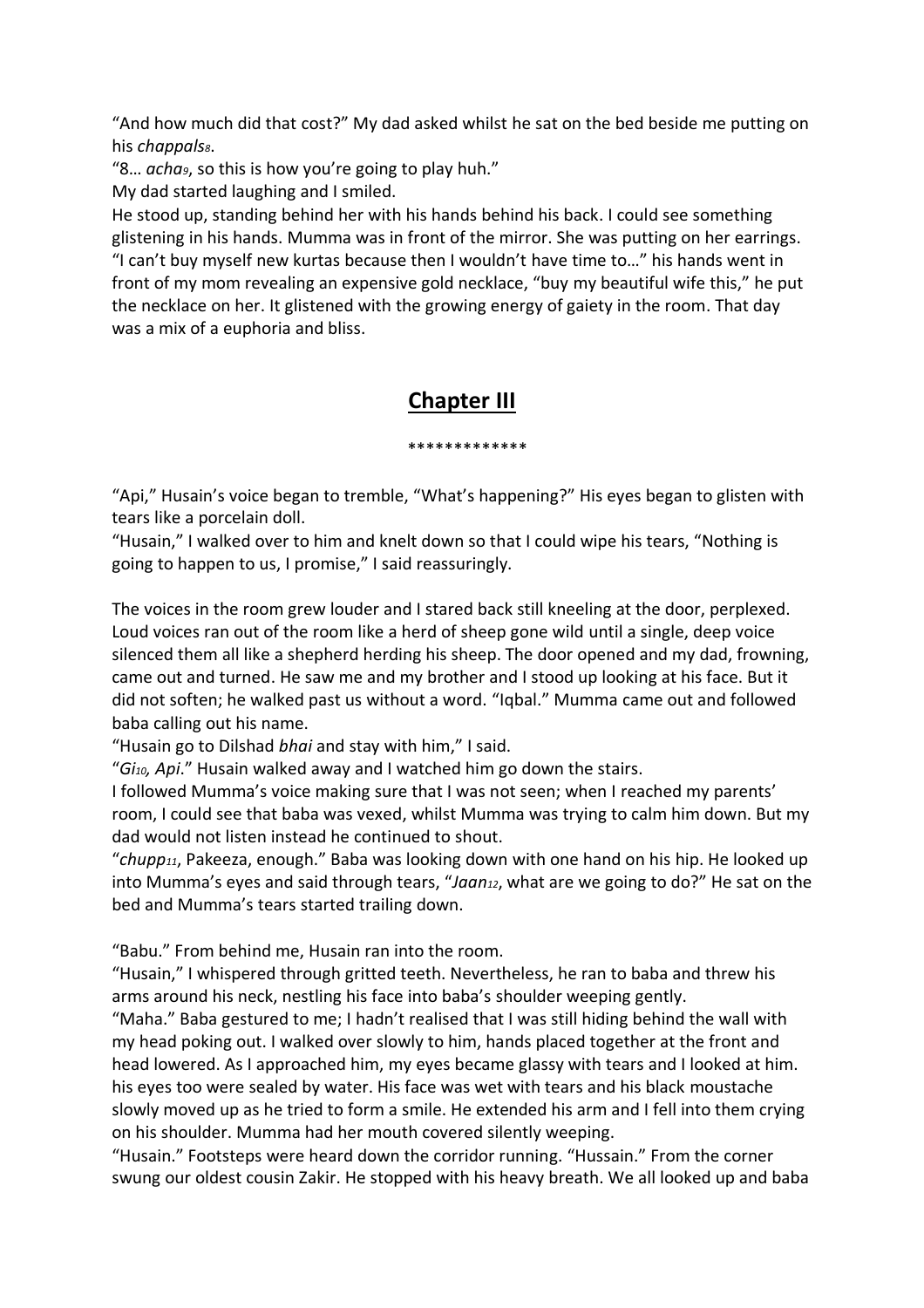wiped his tears with his hands. Mumma adjusted her scarf. Husain sat next to baba looking at Zakir *bhai<sup>13</sup>* with open eyes. From behind Dilshad *bhai* came with a worried look on his face, "Husain, why'd you run away?" said Dilshad.

Zakir looked at Dilshad and said trying to lighten the mood, "oh, Dilshad you couldn't even catch *chotu*. When you have kids, you're probably going to lose them all." We all laughed, "Remind me to tell *Bhabhi14*, about how responsible you are." Dilshad was blushing and quickly replied, "*Arai15*, this kid runs so fast. It's practically impossible to catch him." We were all now laughing and for a moment we had forgotten all our troubles.

16<sup>th</sup> September1947. The night was our refuge and the moon our torch. "Maha." Baba was gently shaking me. I groaned and rolled over rubbing my eye. "Baba," I groaned. "Yusra wake her up." I had my eyes slightly open and watched as my dad's silhouette left the room. "Maha, get up. It's time."

It's time. The very words that I had been dreading. It is time.

I slowly got up. "Maha," cousin Yusra could see my hands shaking on my lap. She cupped my face in her hands and said, "It's all right. *Inshallah<sup>16</sup>* we will make it out into Pakistan. And then we'll make another doll…for Parinda. Okay?" I nodded smiling though I still felt a ball of uneasiness in my throat.

Through the dark, I could see Mumma's outline. She stood watching and started walking towards Yusra *Apia17*. She laid her hand on *Apia's* shoulder and kneeled. "*Chanda18*. I will never let anything happen to you. You are *mera jigger ka tokera*. You are a piece of my heart. Know that."

They both left the room

#### \*\*\*\*\*\*\*\*\*\*\*\*\*\*\*\*\*

That day on Eid, my cousin Yusra and I were inseparable. Everything that we did, we did together. Even our bangles called *churia<sup>20</sup>* were of the same glittery sky-blue colour. Both of us wore a *gharara21*, a gold-coloured long skirt with a *kurti* as a top, both heavily designed with beads and sequins.

"*Apia* come on," I said to Yusra giggling. I was holding her hand and we both were running up the stairs with a ragged cloth which used to be baba's *kurta*.

"Wait," Yusra tugged my arm and forced us to a halt. Through continuous laughter, she whispered, "We need to go someplace quiet and alone."

"Ooh, I know. Come on," I dragged her on. I pulled Yusra into a room and shut the door. "Whoa, I didn't even know this place existed." We sat down on the floor with the cloth, a needle and thread as well as some of Zakir *bhai's* baby clothes.

That evening Yusra and I sat in the dingy room and sowed ourselves a doll. The sun was settling into the distance as we started tearing the cloth and sowing it together. The last of the sun's rays lightened the dark room. The furniture was covered in white cloth, with a fresh layer of dust settling in. When the sun had hidden itself behind the great moon, we finished stuffing the soon-to-be-doll with the torn-up baby clothes. We giggled as we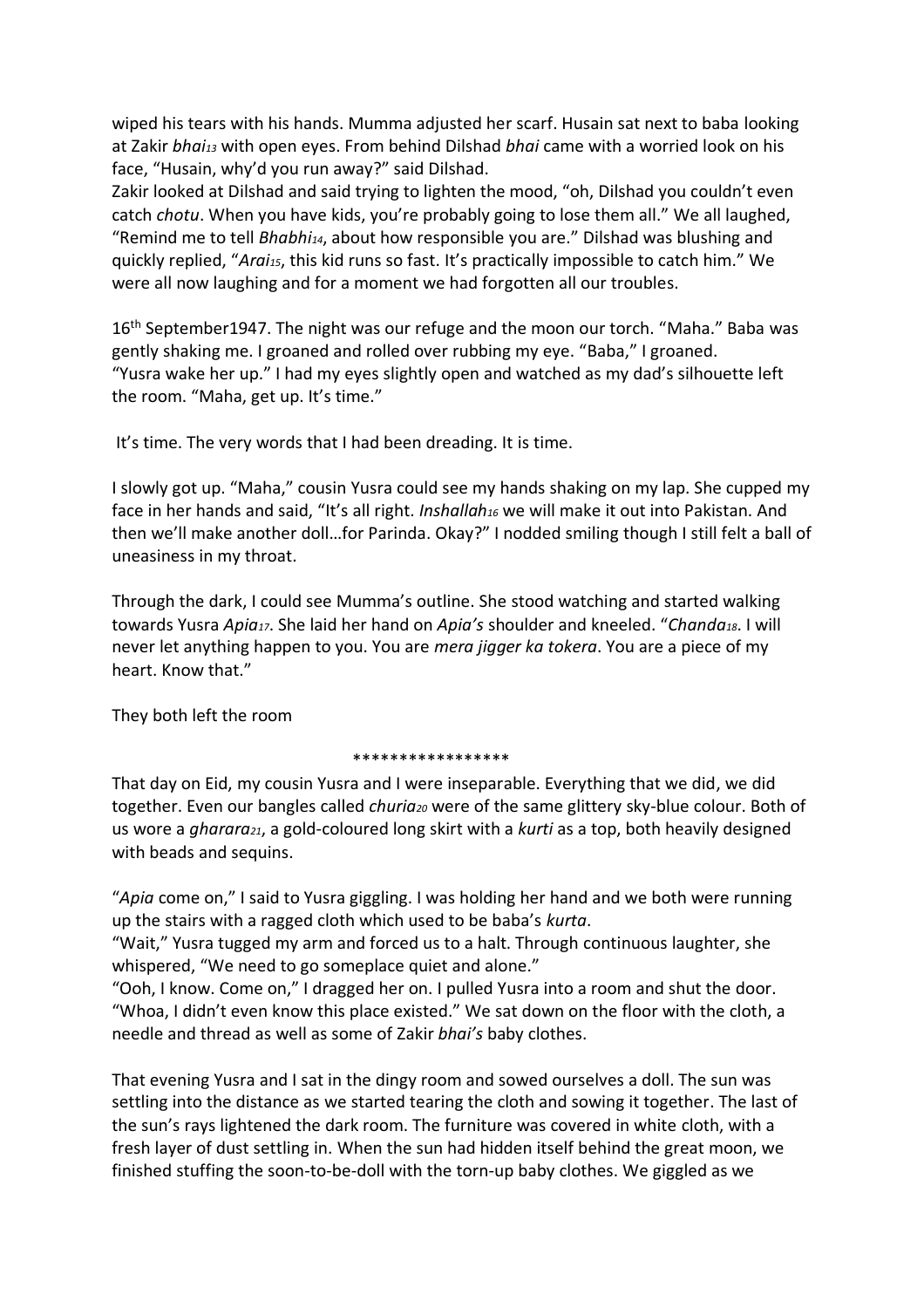finished sowing it. "There," Yusra finally spoke. She held up the doll with pride; this was our creation; made by us. "Wait," I pulled the doll and laid it on my lap. Uncapping the pen, I wrote on the foot of the doll, Yusra and my initials. As an initiation of the doll entering our friendship zone.

### **Chapter IV**

\*\*\*\*\*\*\*\*\*\*\*\*\*\*\*

I was sitting in that very room, with the memories prancing around. To think that I would ever have to leave this room with out taking the things which had given birth to some of my happiest memories, struck my heart heavily. Yet I had no choice, so I buried that feeling and left without saying goodbye.

We were all on the bottom floor near the door, except my grandparents who refused to leave this home which held generations of memories. Uncle Jalil and Zakir *bhai* left first and in 10 minutes we were to do the same. There was an eery silence which flooded the room. Everyone's faces were grim as if a death had overcome this house. 8 minutes left. My mother was bare. She wore no *bangles,* no earrings, no necklace, not even her wedding ring. Her face seemed burdened by so many thoughts, but it was so hard to pin down what truly worried her: leaving her parents or being separated from a place which used to be known as home. 5 minutes left. Baba was peeping through the curtained window making sure the streets were not marked by the Hindus. No mobs, no crowds, no din; it was a good sign. 3 minutes. I sat next to Mumma rubbing my hands together with anxiety. The future seemed twice as unpredictable as before as if a million new roads had opened, and as if fate had gone mad jumping with all its crazy energy. I could feel the beads of sweat trembling on my forehead as they had done before.

2 minutes left. "Oh no. No, no, no." Baba left the window and started to usher Mumma and me upstairs; when Mumma asked, "What happened Iqbal? What…"

Baba hurriedly added, "Mob. Yusra go upstairs with Husain and them now. And hide. Quick. Quick."

Mumma was holding my baby sister, parinda. Yusra led the way. Husain and I followed, a worried brow growing as the tension and fear lurked about. Mumma took parinda and hid. Yusra took Husain and me. She hid Husain under the bed and I behind the wardrobe in my room: I was thin enough to move behind it though it was a tight squeeze. Shouts and angry voices crowded my ears as footsteps came up the stairs. Yusra glanced back, quickly squeezed my hand and left closing the door, leaving me in the dark in this cramped place. I heard her voice; I heard a deep voice and her screaming as feet were being dragged away. From down below I could hear baba's voice and Dilshad as I imagined Yusra was being dragged away by the menacing men. I covered my ears and closed my eyes, but I could still hear the muffled voices and a scream.

A scream, shouts and bellows then… silence.

I uncovered my ears and dared a look. Then the voices came again, and the footsteps began to ring. But this time they were closer and this time they were every where in the house;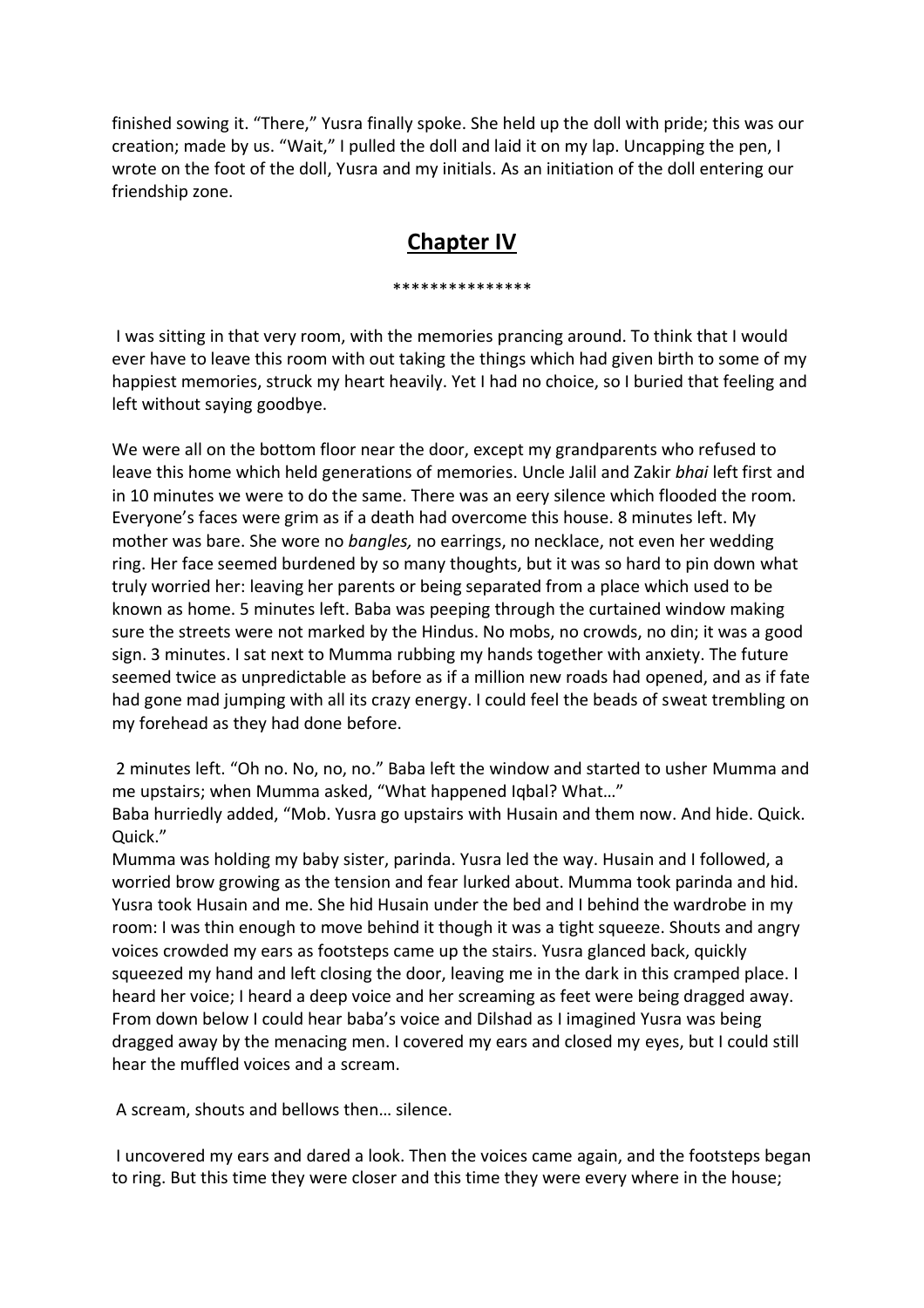upstairs, downstairs, in the corridor, outside. I closed my eyes again. But I heard a tiny cry: Parinda; I heard Mumma; I heard a loud scream as the little crying ceased to exist. Then again, I heard nothing but deep voices of the men. They were everywhere. Outside my room, footsteps were slowly closing in as a predator would on its prey, like an eagle would on a fish. The door's handle turned, and it swung open, slamming the side of the wardrobe right where I was hidden. My ears homed into nothing but this man's heavy breathing and forceful steps. He walked past the door into my room. I could imagine him looking under my bed, into the adjoining room, into my drawers for valuables. Looking everywhere for anything and anybody. His footsteps neared the wardrobe and as if he expected someone to be hidden in; he waited and laid his big hands onto the handle.

Moments passed. For the first time I could hear my heart beating; I could feel the blood pumping around my body. I held my breath. I held my thoughts. I held everything back for fear that this man would hear everything. The wardrobe shook violently as the doors swung open; I let out a quiet gasp which was drowned by the creaking of the door and the man's brutal search as he threw all my clothes out. He grunted and closed the doors. Yet I could almost feel the great disappoint which arose within him; no one to terrorize; I felt as if at any moment he would let out this feeling and channel it in to a stream of anger; I was afraid that in his great stampede of rage he would push down the wardrobe to find me. To find me and… no, I remember telling myself. My heart was racing against time as this man walked towards the door of my room, he was going to leave. Almost. But he stopped and glanced back: his eyes scanned the room and jumped over the wardrobe and towards where I was hidden. I stood stuck to the wall. My shoulders were tight as a sense of foreboding rained down in the room. I felt a direful feeling beginning to stir in the pit of my stomach. I bit my tongue and held back a desperate scream. I could feel his eyes throwing daggers at me. But I held back the howling of a despondent cub within me. My ears blocked out all dins of voices until my rapid breathing felt as if it was echoing through the India.

### **Chapter V**

Since the night was young and fresh, little light glanced towards the room. Little light washed over. So, my tiny body was extinguished and banished into the dark. His eyes were veiled from the sight of me and he left the room the same as he had entered. But I did not dare a breath. I waited till all was silent. Seconds, minutes swept by. And only until the voices receded, did I leave my hiding place. Even so, a wave of trepidation kept overlapping in my heart and I felt as if I was drowning.

It was only then did I realise that my tears were flooding my face and that my hands were trembling and that my skin was overtaken by mobs of sweat. I took long shaky breaths as I tried to calm myself.

"Mumma," I tried calling. My voice was dry. "Baba," I tried calling again. My voice was clear. "Husain," I was met by silence. I walked to the room where Parinda and Mumma were hidden. I slowly opened the door and softly called their names.

But when I entered, I was horrified.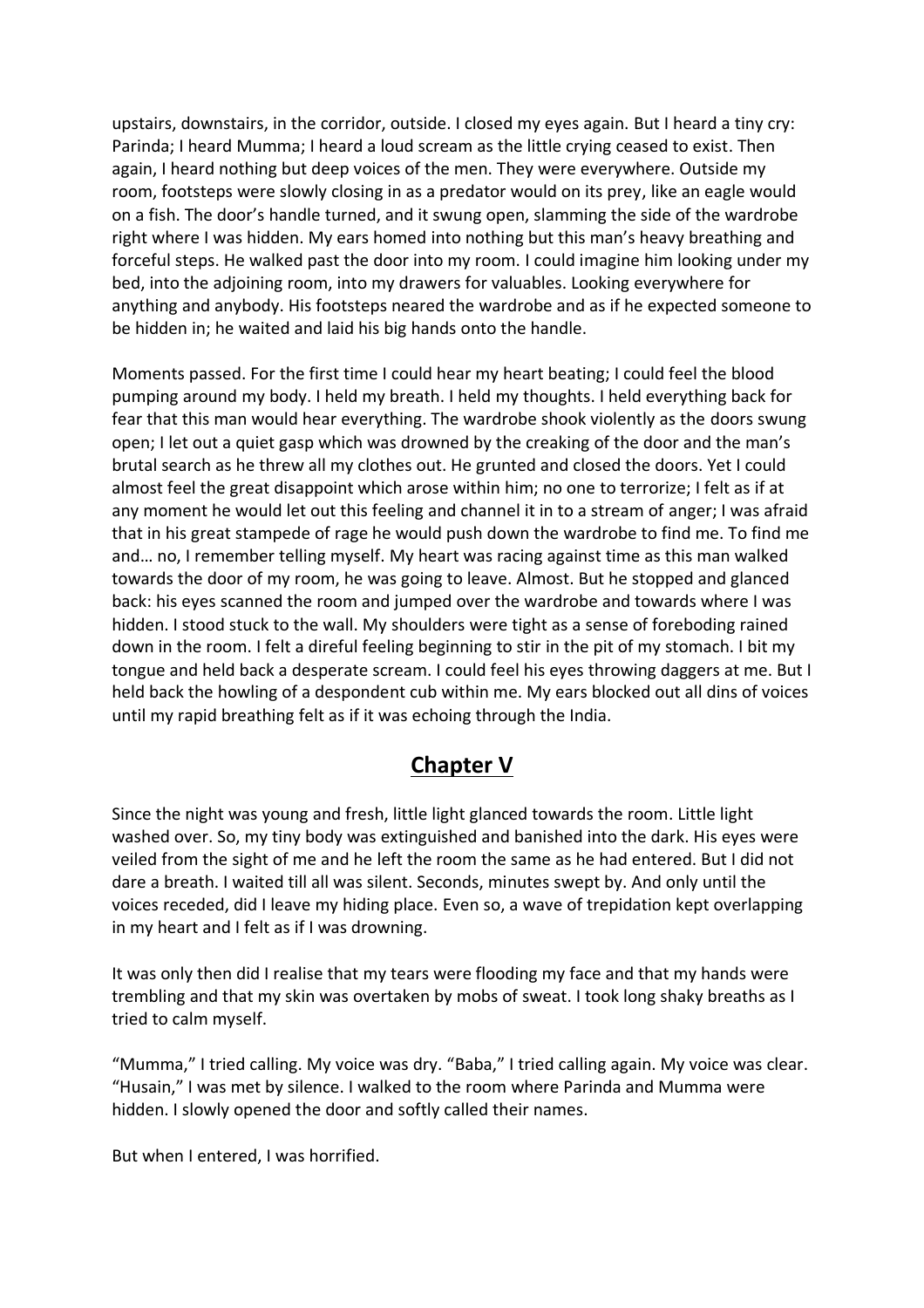Till this day I remember what I saw clearly. It has left a scar, a wound which is cursed to never heal. That day when I walked into the room, Mumma was on the floor; there was no rise and fall of her chest as she breathed, there was no colour on her skin as she lived, there was no life as there was before. My legs wobbled and the scene before me blurred heavily till a curtain of darkness shut my eyes.

#### \*\*\*\*\*\*\*\*\*\*\*\*\*\*

August 14<sup>th</sup>, 2019. 70 years later, here I sit in Pakistan celebrating our independence as I recollect the past, too horrifying to be written on paper and too long to be told by words. 1 million died in this great collision between two religions (Hindus and Muslims) and 10 million people were uprooted from their homes. In 1947, I left everything that I knew as home in India and boarded the *'blood train'*<sup>22</sup> to Pakistan. The train which could stop at any minute and be consumed whole by a swarm of remorseless men. I was unsure whether I'd even make it. That feeling can never be forgotten. The memories can never be erased. They are forever engraved in your mind: the scenes of the brutality, where no mercy was shown: the scenes of young girls being dragged away just like our Yusra and abducted and raped: the scenes of villages being torched. Those memories were there to stay. And I remember 70 years later. I remember, the great collision where two countries collided in a ferocious battle, losing sight of humanity.

### **Glossary:**

1 kurti – traditional clothing for women 2 Api- sister 3 chotu- small 4 pagal- crazy, silly 5 salah- prayer in islam 6 kurtas- traditional clothing for men 7 sari- a women's garment consisting of a length of cotton or silk elaborately designd and draped across the body 8 chappals- slippers, sandals 9 acha- oh\yes\okay 10 Gi- yes\an expression used when agreeing. 11 chupp- quiet, silence 12 jaan- my love 13 bhai- brother 14 bhabhi- sister-in-law 15 arai- wait (in this context) 16 inshallah- god willing 17 apia- sister 18 chanda- my moon 19 khala- aunt 20 churia- bangals